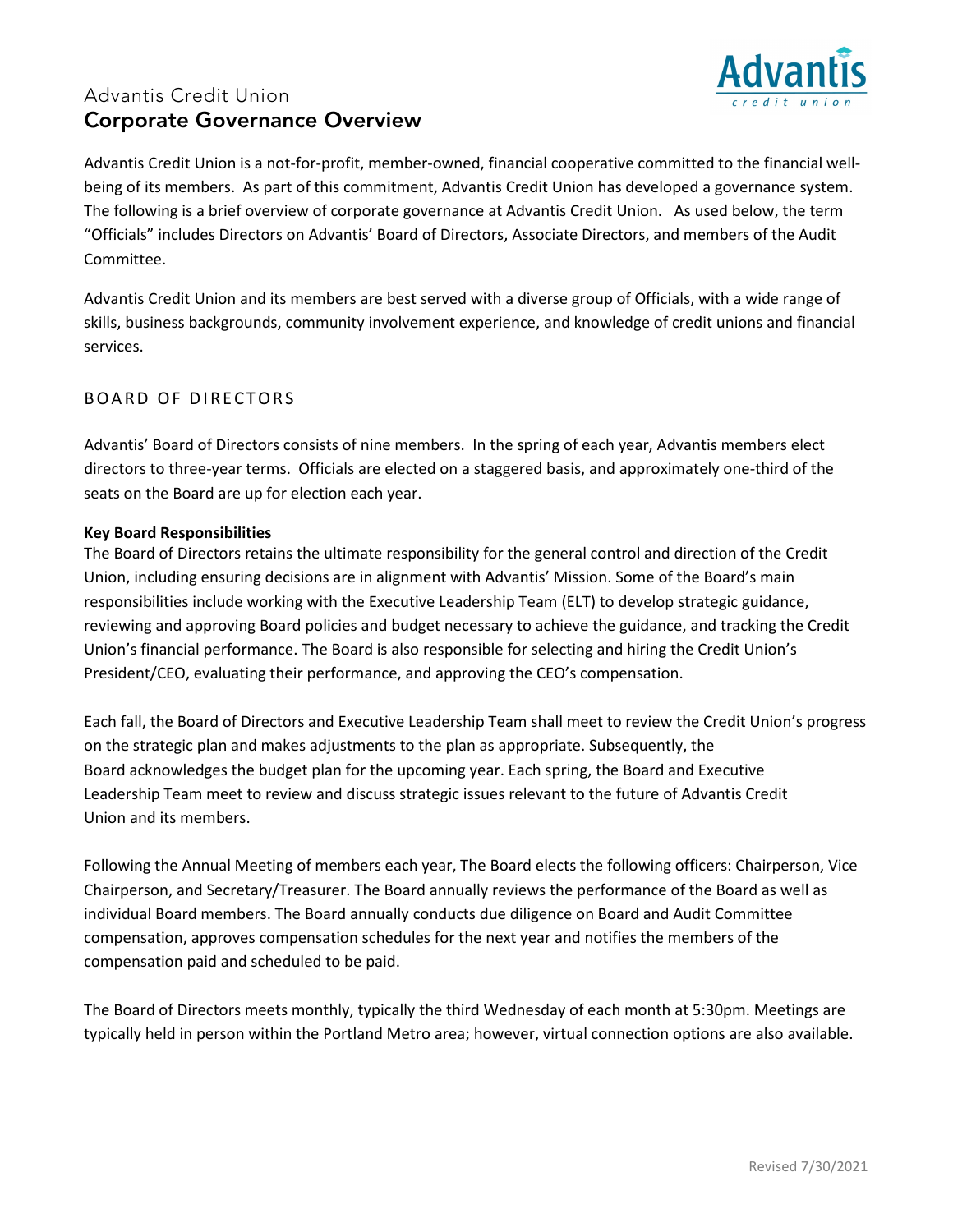## ASSOCIATE DIRECTORS

The Associate Director position was developed as part of the Board's succession plan and provides a structure to ensure that potential board members receive adequate preparation to perform successfully and make substantive contributions as Credit Union officials. The position provides interested members an opportunity to learn board processes and gain an in-depth knowledge of Advantis Credit Union and the business of financial services to prepare for a role as a Director. The Associate Director position is a non-voting position, filled by persons to serve a one-year appointment and may be reviewed annually for reappointment. Serving as an Associate Director does not guarantee a position on either the Board of Directors or Audit Committee. Associate Directors are eligible to express an interest as a candidate for nomination to an elective office at any time during their tenure.

#### **Key Associate Director Responsibilities**

Associate Directors have many of the same duties and responsibilities as regular Directors with the exception of voting rights and the statutory and fiduciary duties of a voting director. Associate Directors attend board meetings and strategic planning sessions and serve on board committees.

#### AUDIT COMMITTEE

The Audit Committee consists of three to five members appointed by the Board of Directors to three-year terms, with one member serving as Audit Committee Chairperson. One of the Audit Committee members may also be a Director. The terms are staggered and approximately one-third of the terms expire each year. The Board Nominating Committee interviews applicants and presents a slate to the Board for approval following the Annual Meeting of members each year.

The Committee meets quarterly, and meetings are currently scheduled during the third Tuesday evening in March, June, September and December. Meetings are typically held in person within the Portland Metro area; however, virtual connection options are also available.

#### **Key Audit Committee Responsibilities**

The Audit Committee oversees the external audit, internal audit and internal control functions of the Credit Union. The Audit Committee meets quarterly to review internal audit reports, regulatory examination reports and the annual financial audit results. They may coordinate other internal auditing functions designed to monitor internal controls, policies and procedures, and activities of the Board of Directors. Audit Committee members attend board meetings and strategic planning sessions and may serve on board committees at the discretion and invitation of the Board of Directors' Chairperson.

#### BOARD COMMITTEES

The Board has established standing committees, including: Executive, Governance, Nominating, Risk & Finance and Audit Committees and may form and appoint additional ad hoc committees as needed throughout the year.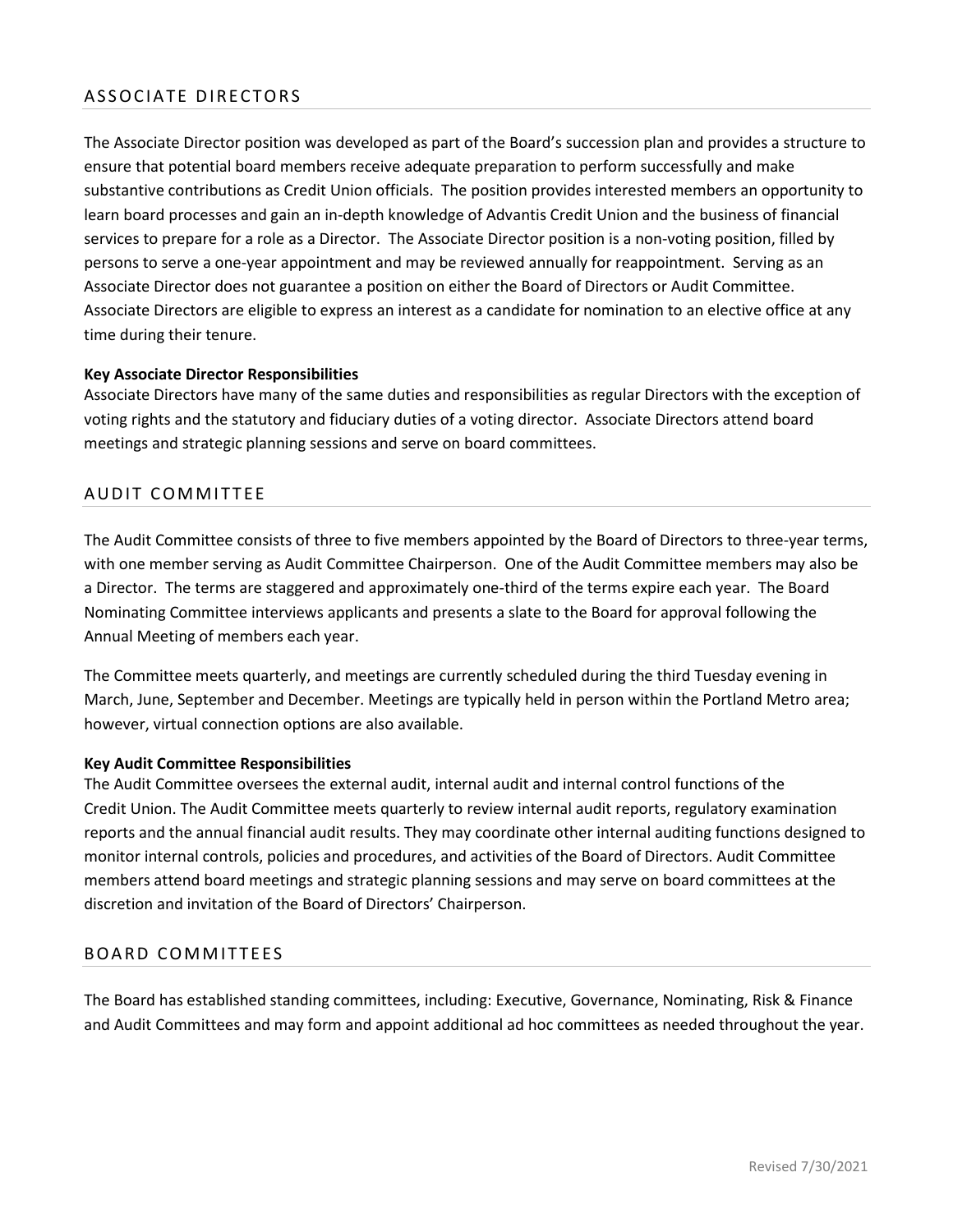In addition to the minimum qualifications of a Director outlined below, the Nominating Committee evaluates interested candidates and places importance on the strengths, attributes, and membership engagement of candidates during the nomination process.

#### **Minimum Qualifications to Serve on the Board:**

In order to qualify to serve on the Credit Union's Board of Directors, an individual must:

- − Be a member of the Credit Union in good standing;
- − Authorize a criminal background check;
- − Satisfy any bonding requirements of the Credit Union;
- − Agree to and comply with the terms of the Credit Union's Code of Ethics Policy;
- − Be (18) years of age, or older, and eligible to vote in Credit Union elections and at membership meetings;
- − Not be employed by the Credit Union or any subsidiary during the past (3) years;
- − Not have any immediate family members as paid employees of the Credit Union; and
- Not have defaulted on an obligation with the Credit Union or caused a loss to the Credit Union.

#### **Selection Criteria**

In addition to the above criteria, interested Director candidates should possess the following personal qualities:

- − *Effective Communication*: contributes to the group in a positive and effective manner; thoughtfully conveys ideas, opinions, and questions; and has the courage to voice dissent or express support as a member of the team.
- − *General Intelligence:* thinks strategically and broadly; has experience applying sound judgment and critical thinking toward complex ideas for the interests of a group, not themself; has the ability to process feedback and use it to improve performance; ability to interpret financial data.
- − *History of Success*: has demonstrated success in past personal, professional or educational pursuits with evidence of behaviors beneficial to the interests of the members.
- − *Servant Leadership*: is disposed to service; has the desire to commit substantial time to serving the membership including the ability and desire to devote the necessary time and energy to equip themself with skills and information needed for the role of an official; readily puts the interests of the membership first; has the ability to publicly support a decision with which they privately disagreed.
- *Independence*: accepts input from diverse sources and acts in the best interests of the membership as a whole; thinks critically about the issues at hand and formulates dispassionate conclusions.
- − *Advocate:* Believes in the purpose and future of credit unions, and is an enthusiastic supporter and spokesperson for Advantis Credit Union.

As Officials will serve as representatives of the membership as a whole, it is preferred that candidates have been a member in good standing for a minimum of one year and are actively using the services of the Credit Union. **Application, Nomination & Election Process**

Members interested in applying to serve on Advantis' Board of Directors or Audit Committee may apply yearround. Advantis' Nominating Committee reviews applications following the application deadline of September 30<sup>th</sup> each year in preparation for the subsequent year's Board election and committee appointments. The Nominating Committee is tasked with nominating at least one qualified member for each Board of Directors vacancy occurring the following year.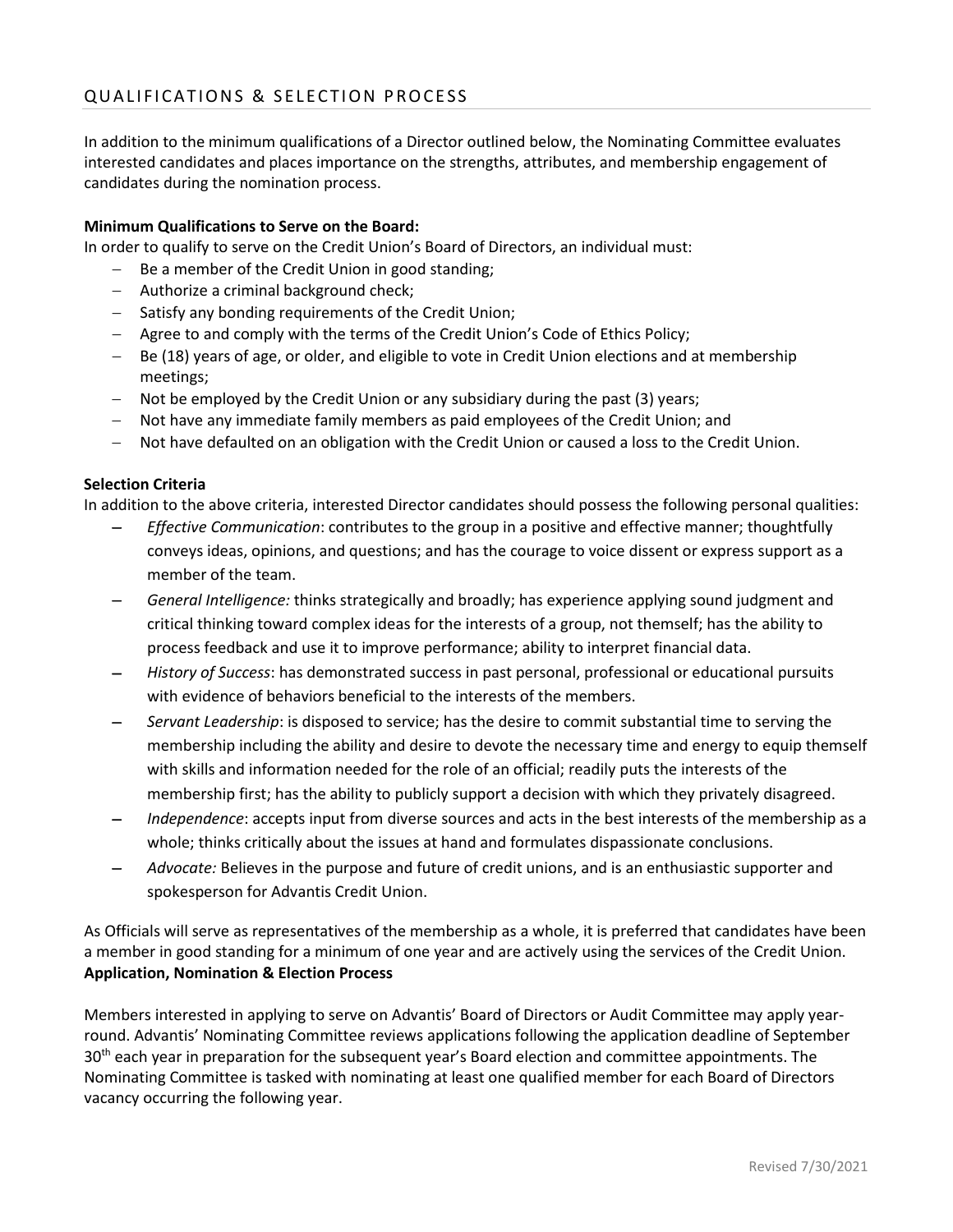Members also have the option to submit a written petition to the Nominating Committee, if they desire to be a candidate for the Board of Directors. (More information on this process, including the qualifications and timelines are available on Advantis' website).

The election to the Board of Directors is conducted prior to or at the Annual Meeting of members, which occurs in mid-April each year. If sufficient nominations have been made by the Nominating Committee to require a vote, voting will be accepted via an independent third-party vendor by phone or electronic ballot. Ballots and voting information would be distributed to each Advantis member eligible to vote at least 20 days prior to the Annual Meeting.

For uncontested Board of Directors' elections, the Nominating Committee will declare each nominee elected by general consent at the Annual Meeting.

#### REQUIREMENTS OF SERVICE

Advantis believes that to be effective, Officials must be fully aware of the legal, ethical, and business foundations of Advantis. As such, all Officials will apply themselves toward acquiring strategic knowledge of Advantis' operations and of the credit union industry.

#### **Orientation & Mentorship Program**

New Officials are required to attend an Orientation Program and actively participate in the Board's Mentorship Program during their first year of service.

#### **Attendance Requirements & Engagement Expectations**

All Officials are expected to attend and actively participate in all meetings of the Board, the committee(s) to which they are appointed, planning sessions, and the annual membership meeting.

- − Board Meetings are held monthly and last approximately 2.5 hours in length.
- − Board members are strongly encouraged to serve on at least one board committee, comprised of approximately eight meetings per year per committee.
- − Planning Sessions are held biannually over the course of a weekend.
- − Audit Committee meetings are held quarterly and last approximately 2 hours in length.

#### Officials are expected to review and reflect on all meeting materials provided in advance of the meeting. **Continuing Education & Self-Development**

Officials will continually seek to learn more about the Credit Union, its products and services, industry trends, and about his or her individual responsibilities by utilizing educational courses, industry conferences, seminars, and trade publications. Officials must complete the annual requirements for continuing education and selfdevelopment as further defined within board policy. New Board members are required to participate in an onboarding program, to help bring them up to speed on Advantis' history, ideology and strategy, our operating environment, and their role as a Board member.

#### *Code of Ethics*

Advantis Credit Union has adopted an *Officials' Code of Ethics & Standards of Personal Conduct Policy*. Officials must adhere to the highest ethical standards. Officials should avoid any action, position or interest that conflicts with the interest of Advantis or gives the appearance of a conflict. To prevent real or perceived conflicts of interest, Officials must disclose all business relationships with Advantis and exclude themselves from discussions and decisions affecting those relationships. Advantis annually requires all Officials to reaffirm their commitment to comply with the Code.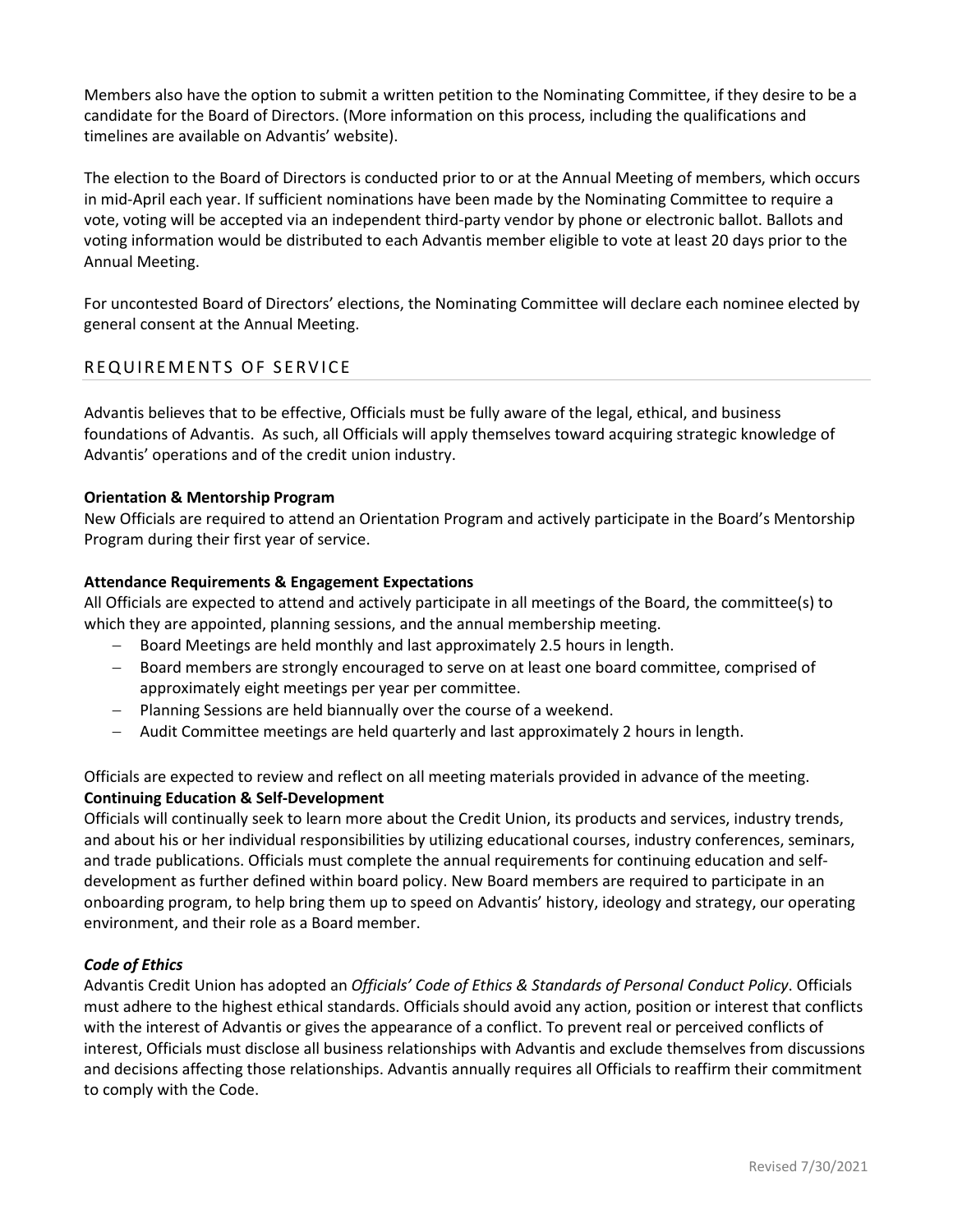#### *Credit Union Law and Regulatory Examinations*

Advantis Credit Union is chartered under and subject to the Oregon Credit Union Act. The Board of Directors and Audit Committee shall perform the specific duties as set forth in the Oregon Credit Union Act , Advantis Bylaws and board policy.

Advantis is examined and supervised primarily by the Division of Credit Unions of the State of Oregon Department of Consumer and Business Services, Division of Financial Regulation. The Credit Union is also subject to examination by National Credit Union Administration (NCUA), which insures member deposits.

#### OFFICIALS' COMPENSATION

The Board has established a compensation policy to provide reasonable compensation for its Board of Directors, Associate Directors and Audit Committee as allowed by Oregon law and the Credit Union's Bylaws.

The size and complexity of ACU requires Officials with financial knowledge, diverse skills and dedication to meet the management demands of a competitive and highly regulated financial services industry. The time demands of Officials' meetings, meeting preparation, regulatory training and continuing education warrants fair and reasonable compensation.

The Credit Union provides reasonable compensation in the form of an annual stipend paid quarterly and based on the leadership and position held. This structure provides compensation commensurate with the respective time demands of the different positions. The following annual compensation schedule was approved for the Board of Directors and Audit Committee members, effective May 1st, 2021.

\*A Board member may simultaneously serve on the Audit Committee, but will not be paid any additional compensation for such service.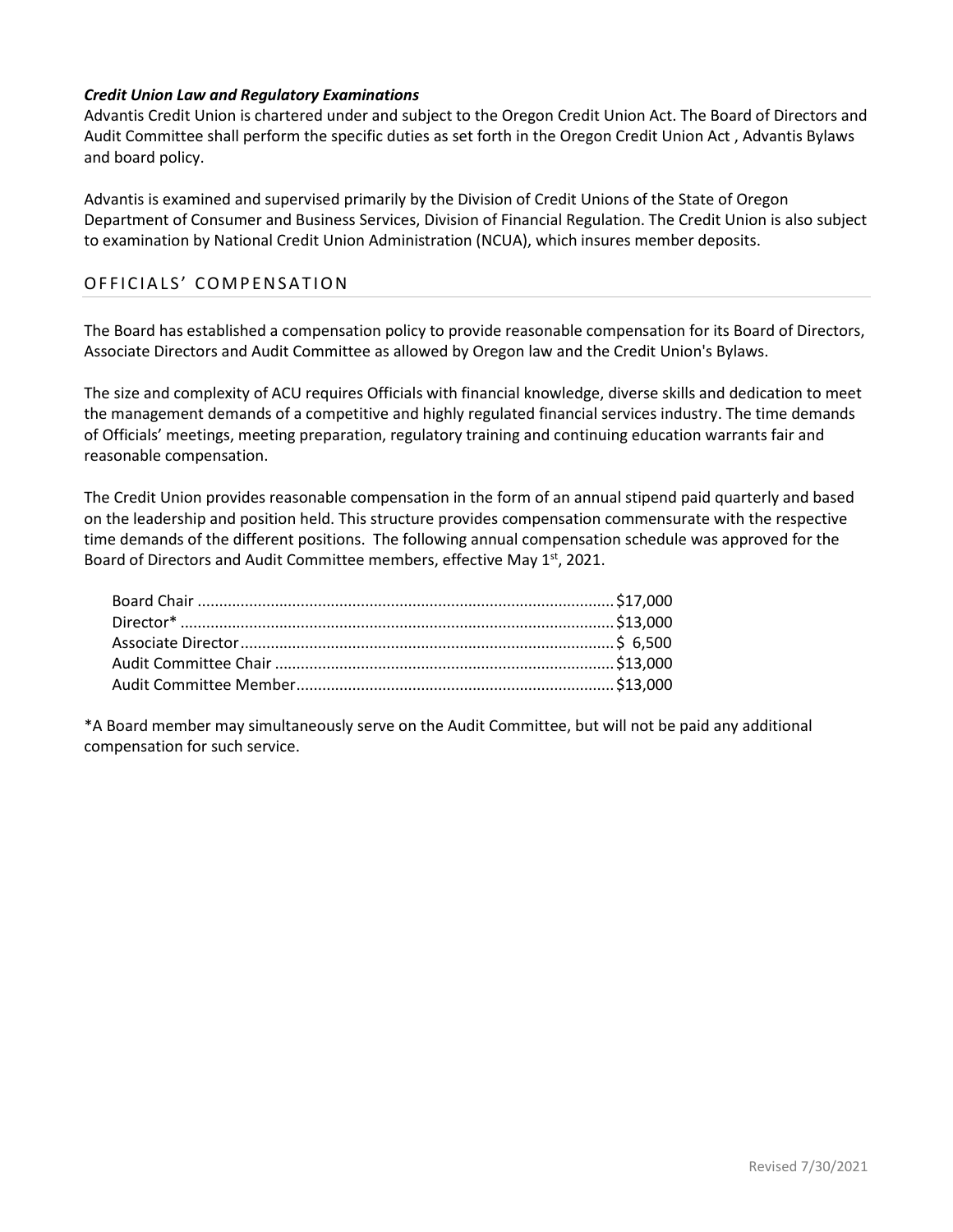Title:

**DIRECTOR** Reports to: Credit Union Members Supervises: | President / CEO



#### POSITION SUMMARY

The Board of Directors is responsible for guiding and overseeing the general direction and affairs of the Credit Union. Director responsibilities include safeguarding member funds, reviewing and approving policies and strategic planning. Directors are also responsible for selecting and reviewing the President/CEO's performance in achieving goals and objectives, and reporting to the members at the annual meeting.

#### PRIMARY RESPONSIBILITIES

- − Makes sure the Credit Union maintains a sound financial condition and that adequate systems and procedures are in place to protect the Credit Union's assets and minimize losses from unauthorized or illegal acts.
- Ensures the Credit Union adheres to pertinent laws, regulations, and sound business practices.
- Defines the scope of the President/CEO position, hires a qualified candidate and annually reviews their performance in achieving goals and objectives.
- − Works with the President/CEO to develop the Credit Union's Strategic Plan including short and long term objectives.
- Reviews the Credit Union's budget.
- As policy dictates, either directly or through delegation to the President/CEO, establishes and approves policies for Credit Union programs and activities.
- − Appoints the Credit Union's Audit Committee and Associate Directors.
- − Regular attendance at and active meaningful participation in Board meetings and related Board activities, including the Annual Membership Meeting, Planning Sessions and committee meetings.
- Participation in standing or ad-hoc committees as appointed by the Board Chair.
- − Commitment to completing training and professional development required by board policy.
- − Adheres to the Advantis Credit Union Code of Ethics and Standards of Personal Conduct Policy.
- Reports to members at the annual meeting of the membership.
- − Commitment to the Credit Union's Mission, Vision and Shared Values.

## QUALIFICATIONS

- Be a member of Advantis in good standing, preferably for at least twelve months;
- − Authorize a criminal background check;
- Satisfy any bonding requirements of the Credit Union;
- Agree to and comply with the terms of the Credit Union's Code of Ethics Policy;
- Be at least (18) years of age and eligible to vote in Credit Union elections and at membership meetings;
- − Not be employed by the Credit Union or any subsidiary during the past (3) years;
- Not have any immediate family members currently employed by the Credit Union;
- Not have defaulted on an obligation with the Credit Union or caused a loss to the Credit Union.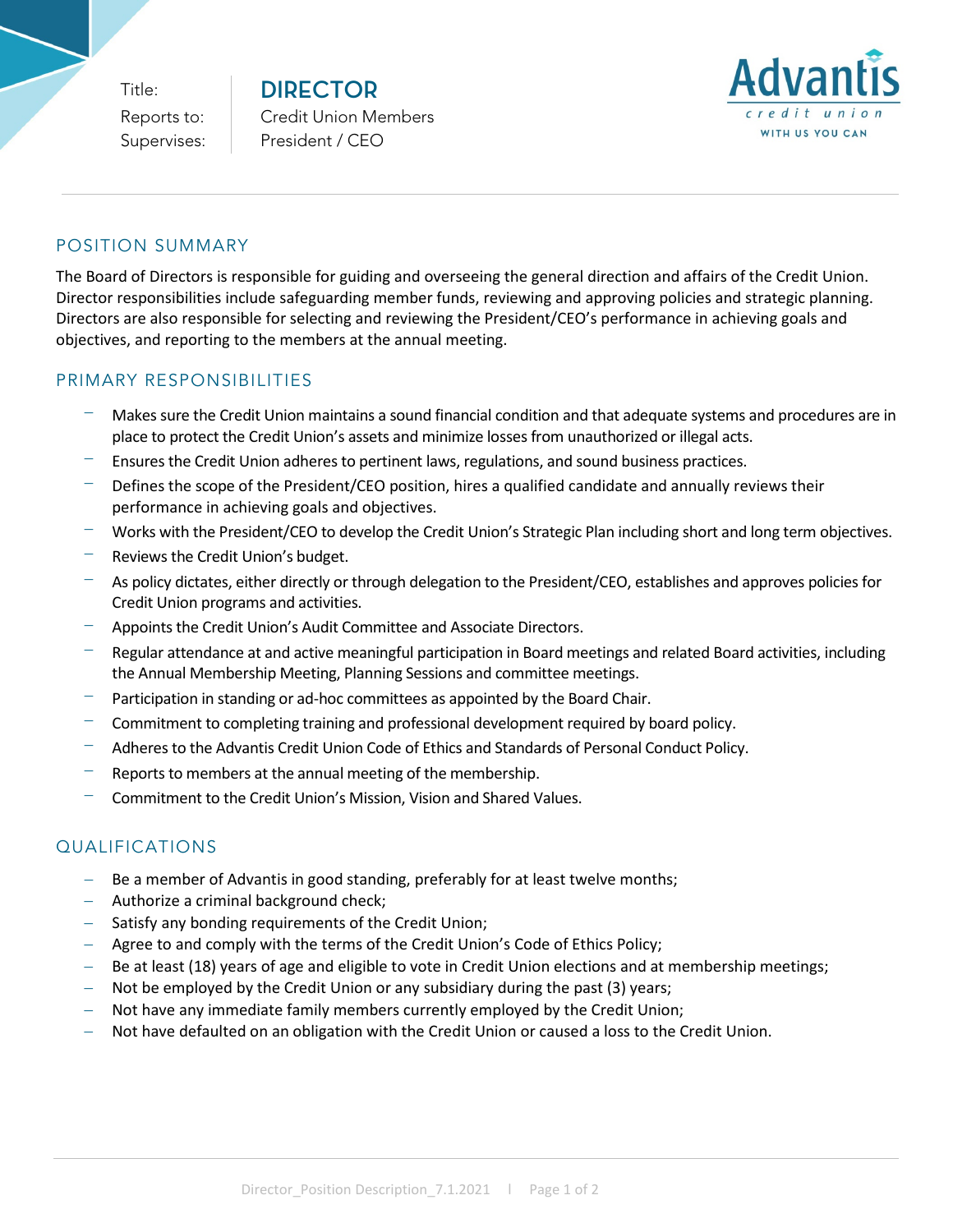## KNOWLEDGE, SKILLS & ABILITIES

- − *Effective Communication*: contributes to the group in a positive and effective manner; thoughtfully conveys ideas, opinions, and questions; and has the courage to voice dissent or express support as a member of the team.
- − *General Intelligence:* thinks strategically and broadly; has experience applying sound judgment and critical thinking toward complex ideas for the interests of a group, not themselves; has the ability to process feedback and use it to improve performance; ability to interpret financial data.
- − *History of Success*: has demonstrated success in past personal, professional or educational pursuits with evidence of behaviors beneficial to the interests of the members.
- − *Servant Leadership*: is disposed to service; has the desire to commit substantial time to serving the membership including the ability and desire to devote the necessary time and energy to equip themselves with skills and information needed for the role of an official; readily puts the interests of the membership first; has the ability to publicly support a decision with which they privately disagreed.
- − *Independence*: accepts input from diverse sources and acts in the best interests of the membership as a whole; thinks critically about the issues at hand and formulates dispassionate conclusions.
- − *Advocate:* Believes in the purpose and future of credit unions, and is an enthusiastic supporter and spokesperson for Advantis Credit Union.

## ACKNOWLEDGMENT

*By signing below, I acknowledge that I have read the above position description and understand duties and tasks set forth herein.*

| <b>Printed Name</b> |  |
|---------------------|--|
| Signed              |  |
| Date                |  |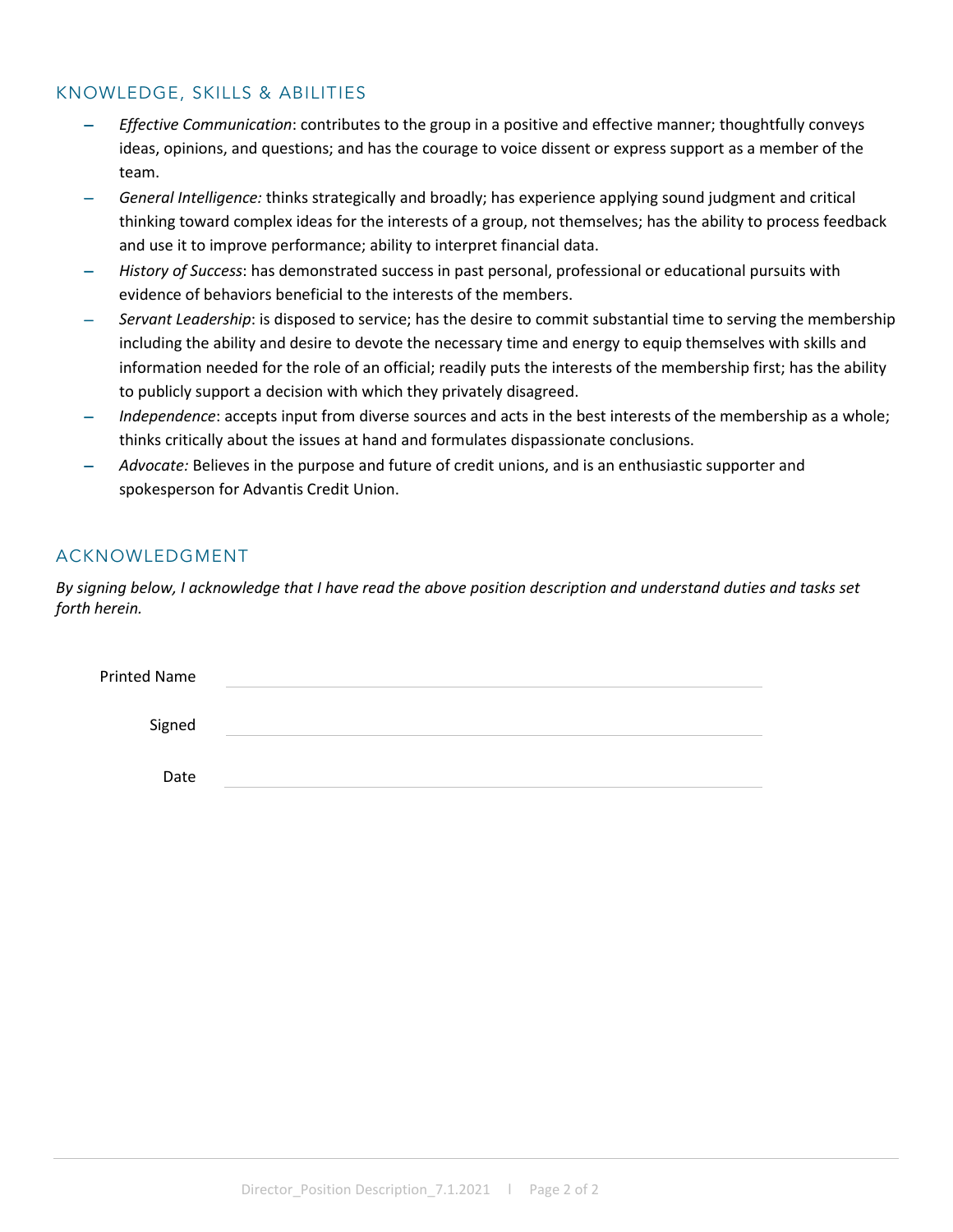Title:

# **ASSOCIATE DIRECTOR**



## Reports to: **Board of Directors & Credit Union Members**

## POSITION SUMMARY

The Associate Director position was developed as part of the Board's succession plan and provides a structure to ensure that potential board members receive adequate preparation to perform successfully and make substantive contributions as Credit Union officials. The position provides interested members an opportunity to learn board processes and gain an in-depth knowledge of Advantis Credit Union and the business of financial services. The Board can appoint up to (3) Associate Directors to a one-year term which is reviewed annually for reappointment. The Associate Director is a nonvoting position. Serving as an Associate Director does not guarantee a position on either the Board of Directors or Audit Committee.

The Board of Directors is responsible for guiding and overseeing the general direction and affairs of the Credit Union. Associate Directors have much of the same responsibilities as elected Directors with the exception of voting rights. Associate Directors will participate in Board meetings and assist the Board as directed by the Board.

## PRIMARY RESPONSIBILITIES

Associate Directors have no voting rights or duties, but shall participate with the Board of Directors in their responsibilities, including:

- − Makes sure the Credit Union maintains a sound financial condition and that adequate systems and procedures are in place to protect the Credit Union's assets and minimize losses from unauthorized or illegal acts.
- Ensures the Credit Union adheres to pertinent laws, regulations, and sound business practices.
- Defines the scope of the President/CEO position, hires a qualified candidate and annually reviews their performance in achieving goals and objectives.
- − Works with the President/CEO to develop the Credit Union's Strategic Plan including short and long-term objectives.
- − Reviews the Credit Union's budget.
- As policy dictates, either directly or through delegation to the President/CEO, establishes and reviews policies for Credit Union programs and activities.
- Regular attendance at and active meaningful participation in Board meetings and related Board activities, including the Annual Membership Meeting, Planning Sessions and committee meetings; however, Associate Directors do not vote on any required board action.
- Participation in standing or ad-hoc committees as appointed by the Board Chair.
- − Commitment to completing training and professional development required by board policy.
- − Adheres to the Advantis Credit Union Officials' Code of Ethics and Standards of Personal Conduct Policy.
- Reports to members at the annual meeting of the membership.
- − Commitment to the Credit Union's Mission, Vision and Shared Values.

## QUALIFICATIONS

- Be a member of Advantis in good standing, preferably for at least twelve months;
- − Authorize a criminal background check;
- − Satisfy any bonding requirements of the Credit Union;
- − Agree to and comply with the terms of the Credit Union's Officials' Code of Ethics Policy and Standards of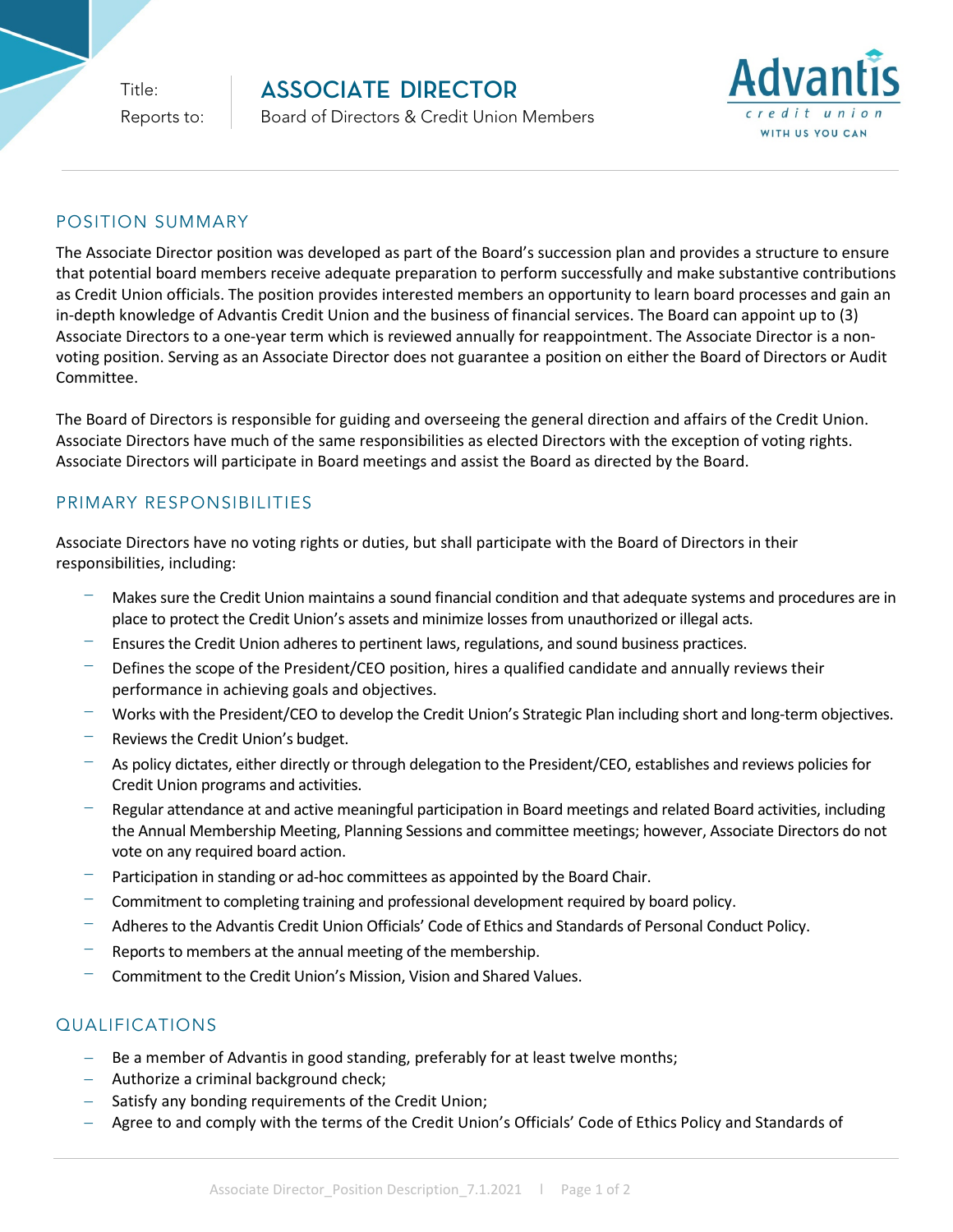Personal Conduct Policy;

- Be at least (18) years of age and eligible to vote in Credit Union elections and at membership meetings;
- Not be employed by the Credit Union or any subsidiary during the past (3) years;
- Not have any immediate family members currently employed by the Credit Union;
- − Not have defaulted on an obligation with the Credit Union or caused a loss to the Credit Union.

## KNOWLEDGE, SKILLS & ABILITIES

- − *Effective Communication*: contributes to the group in a positive and effective manner; thoughtfully conveys ideas, opinions, and questions; and has the courage to voice dissent or express support as a member of the team.
- − *General Intelligence:* thinks strategically and broadly; has experience applying sound judgment and critical thinking toward complex ideas for the interests of a group, not themselves; has the ability to process feedback and use it to improve performance; ability to interpret financial data.
- − *History of Success*: has demonstrated success in past personal, professional or educational pursuits with evidence of behaviors beneficial to the interests of the members.
- − *Servant Leadership*: is disposed to service; has the desire to commit substantial time to serving the membership including the ability and desire to devote the necessary time and energy to equip themselves with skills and information needed for the role of an official; readily puts the interests of the membership first; has the ability to publicly support a decision with which they privately disagreed.
- *Independence*: accepts input from diverse sources and acts in the best interests of the membership as a whole; thinks critically about the issues at hand and formulates dispassionate conclusions.
- − *Advocate:* Believes in the purpose and future of credit unions, and is an enthusiastic supporter and spokesperson for Advantis Credit Union.

## ACKNOWLEDGMENT

*By signing below, I acknowledge that I have read the above position description and understand duties and tasks set forth herein.*

| <b>Printed Name</b> |  |  |
|---------------------|--|--|
|                     |  |  |
| Signed              |  |  |
|                     |  |  |
| Date                |  |  |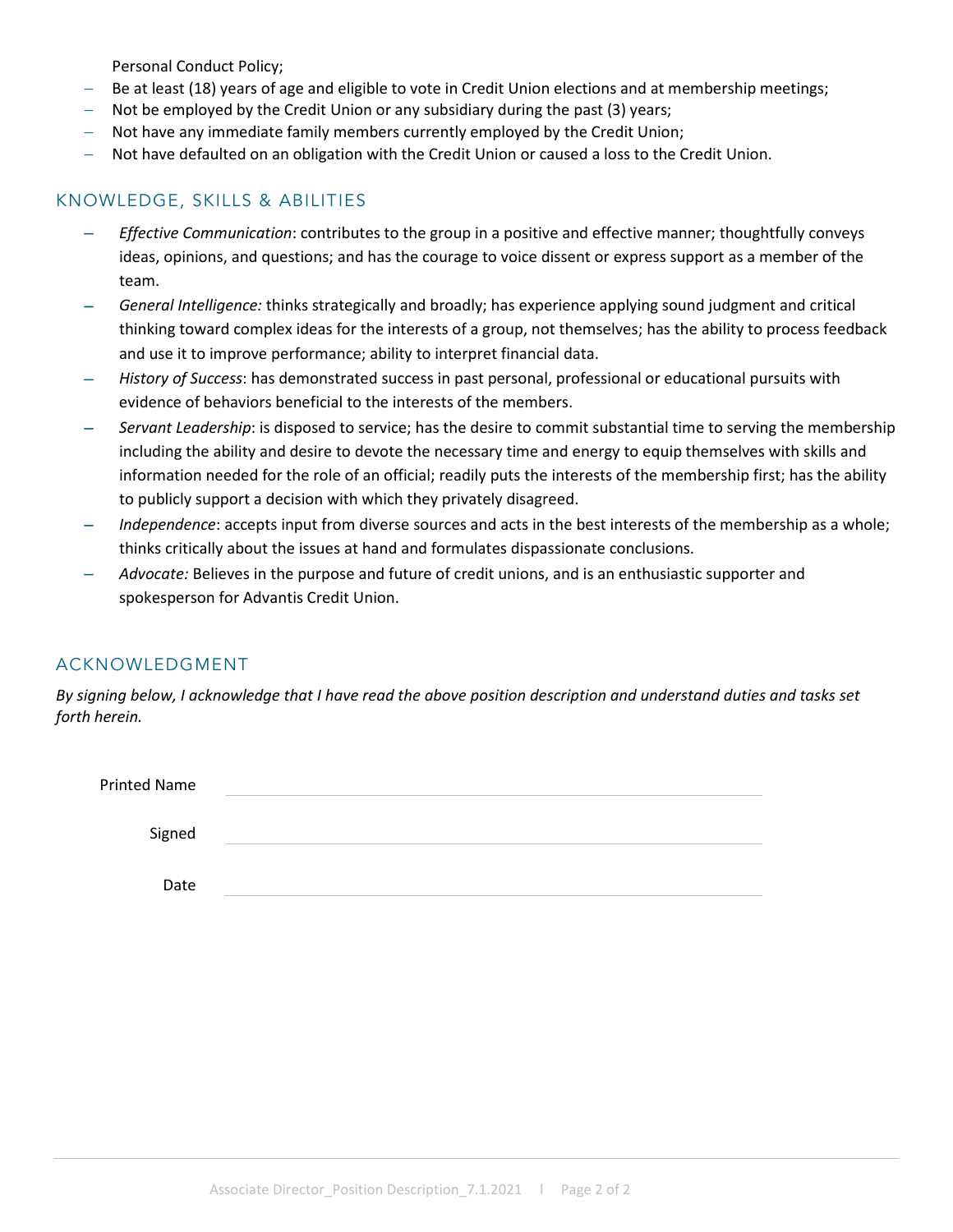Title:

## **AUDIT COMMITTEE MEMBER**

Reports to: **Board of Directors & Credit Union Members** Supervises: | External Auditor



## POSITION SUMMARY

The Audit Committee is responsible for ensuring the integrity of the Credit Union's financial statements, compliance with legal and regulatory requirements, and ensuring policies and procedures are in place to protect the financial soundness of the Credit Union.

## PRIMARY RESPONSIBILITIES

- − Makes sure the Credit Union has implemented accounting policies and internal controls that promote good financial stewardship.
- − Ensures the organization is in compliance with external laws and regulations and internal policies and procedures.
- − Oversees the hiring process for Internal Audit and outsourced Internal Audit functions.
- − Hires the independent external auditor to annually complete an audit of the books and affairs of the Credit Union.
- − Annually verifies the accounts of members with the records of the Credit Union.
- Determines whether business risks of the organization are being planned for and managed effectively.
- − Annually approves the internal audit plan, ensuring it is comprehensible and workable.
- − Confirm annually that all Credit Union Officials and Senior Management has reaffirmed their commitment to Advantis' Code of Ethics and Standards of Personal Conduct Policy.
- Regularly report to the Board of Directors about Committee activities, issues, and related recommendations.
- − Regular attendance at and active meaningful participation in Audit Committee Meetings, Board meetings and related activities, including the Annual Membership Meeting, Planning Sessions and other committee meetings as assigned.
- − Commitment to completing training and professional development required by board policy.
- − Adheres to the Advantis Credit Union Code of Ethics and Standards of Personal Conduct Policy.
- Reports to members at the annual meeting of the membership.
- − Commitment to the Credit Union's Mission, Vision and Shared Values.

## QUALIFICATIONS

- − Be a member of Advantis in good standing, preferably for at least twelve months;
- − Authorize a criminal background check;
- Satisfy any bonding requirements of the Credit Union;
- − Agree to and comply with the terms of the Credit Union's Code of Ethics Policy;
- Be at least (18) years of age and eligible to vote in Credit Union elections and at membership meetings;
- Not be employed by the Credit Union or any subsidiary during the past (3) years;
- − Not have any close relatives employed by the Credit Union for at least (2) years and currently free from any relationship to the Credit Union or its subsidiaries that, in the judgment of the Board of Directors, may interfere with the exercise of independent judgment;
- Not have defaulted on an obligation with the Credit Union or caused a loss to the Credit Union.